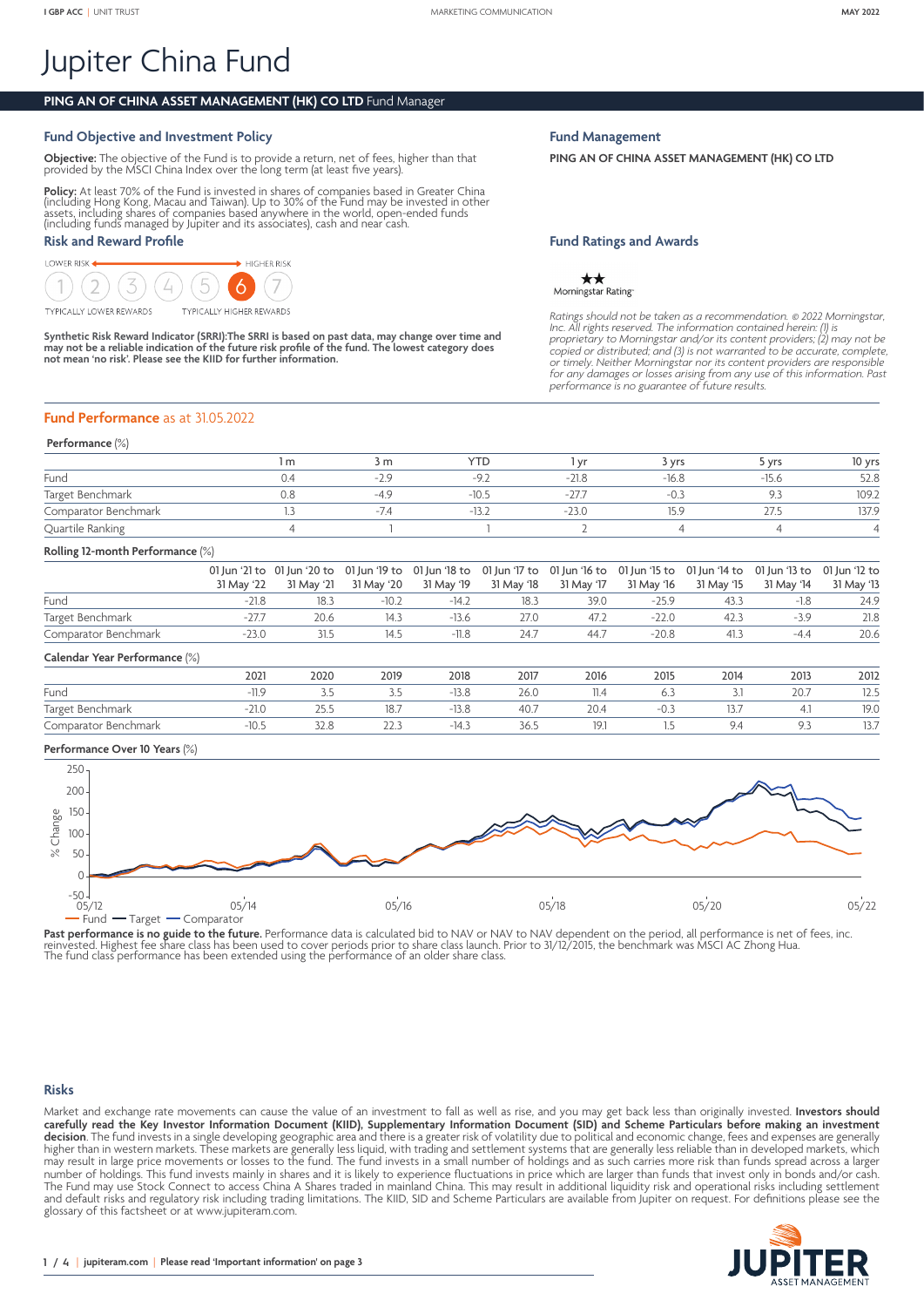#### **Fund Holdings** as at 31.05.2022

#### **Top Ten Holdings** (% of net assets)

| Tencent                          | 7.4  |
|----------------------------------|------|
| Aia Group                        | 7.1  |
| Alibaba                          | 6.6  |
| Industrial And Commercial Bank   | 5.5  |
| Chow Tai Fook Jewellery          | 5.2  |
| China Construction Bank          | 5.1  |
| Kweichow Moutai A                | 4.1  |
| Hong Kong Exchanges And Clearing | 3.9  |
| JD.com                           | 3.9  |
| China Resources Land             | 3.8  |
| Total                            | 52.6 |

| 814  |
|------|
| 93   |
| 17   |
| 92.4 |
|      |

**Industry Allocation** (%)

| Total <sup>1</sup>            | 100.0 |
|-------------------------------|-------|
| Cash                          | 7.6   |
|                               | 92.4  |
| <b>Basic Materials</b>        |       |
| Telecommunications            | 2.3   |
| Health Care                   | 4.4   |
| Utilities                     | 4.6   |
| Industrials                   | 5.3   |
| <b>Real Estate</b>            | 6.7   |
| Consumer Staples              | 8.6   |
| Technology                    | 11.5  |
| Financials                    | 21.6  |
| <b>Consumer Discretionary</b> | 27.4  |

*1 The figures may not equal 100% due to rounding.*

#### **Charges and Codes**

| <b>Share Class</b> | <b>Income Distribution</b><br>Policy | <b>ISIN</b>  | Bloomberg         | <b>Initial Charge</b><br>(max.) | Ongoing<br>Charges Figure | Annual<br>Management<br>Charge (max.) | Minimum Initial<br>Investment | Minimum Top<br>Up Investment |
|--------------------|--------------------------------------|--------------|-------------------|---------------------------------|---------------------------|---------------------------------------|-------------------------------|------------------------------|
| I GBP ACC          | Accumulation                         | GB00B3ZPHC12 | <b>JUPCHIA LN</b> | 0.00%                           | 0.99%                     | 0.75%                                 | GBP 1,000,000                 | GBP 50.000                   |
| L GBP ACC          | Accumulation                         | GB00BIDTDX49 | <b>JUPCHAC LN</b> | $0.00\%$                        | .74%                      | 1.50%                                 | <b>GBP 500</b>                | <b>GBP 250</b>               |
| L GBP INC          | Annual paid out                      | GB00BIDTDY55 | <b>JUPCHIN LN</b> | $0.00\%$                        | .74%                      | 1.50%                                 | <b>GBP 500</b>                | <b>GBP 250</b>               |
| I GBP INC          | Annual paid out                      | GB00B86PDR24 | <b>JUPCHII LN</b> | 0.00%                           | 0.99%                     | 0.75%                                 | GBP 1,000,000                 | GBP 50,000                   |
| J GBP ACC          | Accumulation                         | GB00BJJQ4873 | <b>JUJCJGA</b>    | 0.00%                           | 1.44%                     | 1.10%                                 | <b>GBP 500</b>                | <b>GBP 250</b>               |
| J GBP INC          | Annual paid out                      | GB00BJJQ4980 | <b>JUPCHJI</b>    | $0.00\%$                        | .44%                      | $1.10\%$                              | <b>GBP 500</b>                | <b>GBP 250</b>               |
|                    |                                      |              |                   |                                 |                           |                                       |                               |                              |

*The Ongoing Charges Figure includes the Annual Management Charge and aggregate operating expenses chargeable to the fund. Where the fund invests in other funds, it includes the impact of the charges made in those other funds. Jupiter does not engage in stock lending. For details of all units and fees and charges, please refer to the Scheme Particulars and Annual Report for each financial year.*

#### **Fund Information** as at 31.05.2022

## **Product Information**

| Launch Date Fund:        | 20.10.2006             |
|--------------------------|------------------------|
| Launch Date Share Class: | 19.09.2011             |
| Morningstar Category:    | Greater China Equity   |
| Target Benchmark:        | MSCI China             |
| Comparator Benchmark:    | IA China/Greater China |

# **Price Information**

| Valuation Day:        | Every Business Day in the United<br>Kingdom |  |  |  |
|-----------------------|---------------------------------------------|--|--|--|
| Base Currency Fund:   | GBP                                         |  |  |  |
| Currency Share Class: | GBP                                         |  |  |  |
| Available on:         | www.jupiteram.com                           |  |  |  |
| <b>Fund Size</b>      |                                             |  |  |  |
| Fund Value:           | GBP 58m                                     |  |  |  |
| Holdings:             | 35                                          |  |  |  |

**Benchmark information:**<br>Target benchmark - MSCI China Index. The MSCI China Index is an industry standard index and is one of the leading representations of the Greater China stock markets. It is easily accessible and pro

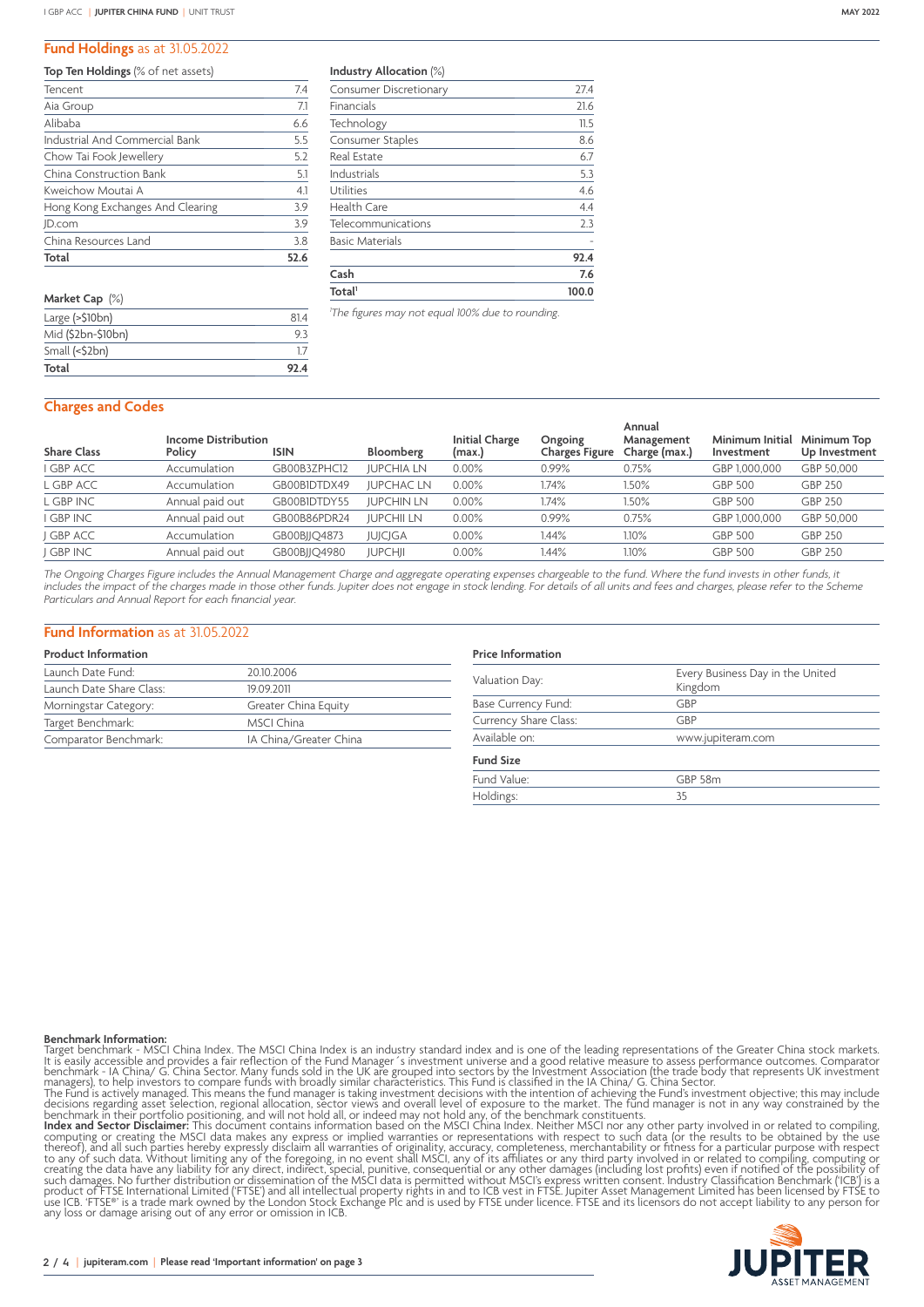**Contact:** Jupiter Unit Trust Managers Limited **Telephone:** 08005614000 **Email:** enquiries@jupiteronline.co.uk **www.jupiteram.com**

**Important information:** We recommend you discuss any investment decisions with a financial adviser, particularly if you are unsure whether an investment is suitable.<br>Jupiter is unable to provide investment advice. Initial